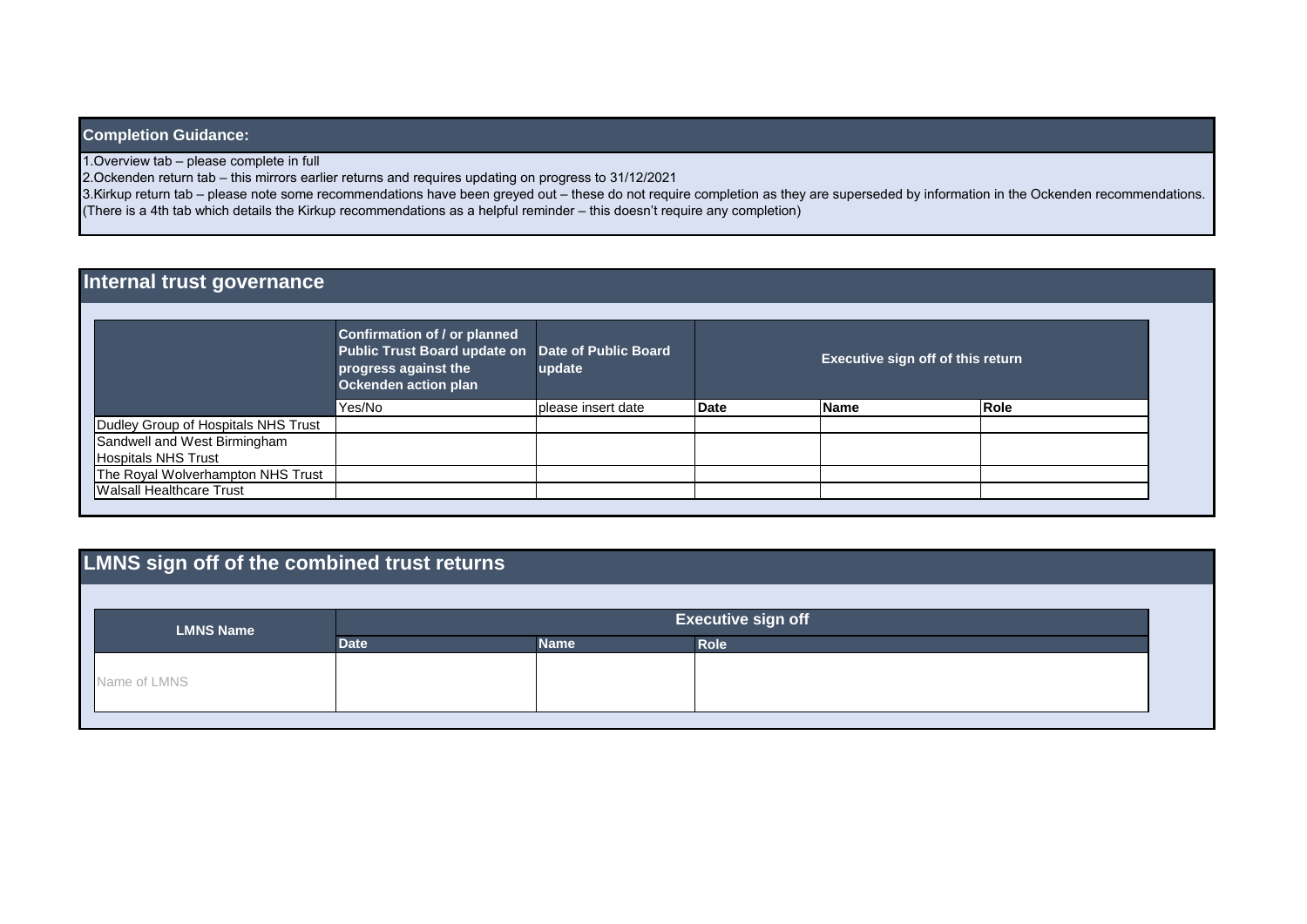#### **Ockenden Inital report reccomendations Results of Regional Update January 22**

|                   |         |                                                                                         |                                                                                                                                                             | <b>Updated 19/3/22</b>         |                                                    |
|-------------------|---------|-----------------------------------------------------------------------------------------|-------------------------------------------------------------------------------------------------------------------------------------------------------------|--------------------------------|----------------------------------------------------|
| <b>IEA</b>        |         | Action                                                                                  | <b>Evidence Required</b>                                                                                                                                    | SANDWELL AND<br><b>WEST</b>    |                                                    |
|                   | Questio |                                                                                         |                                                                                                                                                             | BIRMINGHAM<br><b>HOSPITALS</b> |                                                    |
|                   |         | Maternity Dashboard to<br>LMS every 3 months                                            | Dashboard to be shared as evidence.<br>Minutes and agendas to identify regular review and use                                                               | າດດ<br>100%                    |                                                    |
|                   |         |                                                                                         | of common data dashboards and the response / action:<br>taken                                                                                               |                                |                                                    |
|                   | Q1      |                                                                                         | SOP required which demonstrates how the trust<br>reports this both internally and externally through the                                                    | 100%                           |                                                    |
|                   |         |                                                                                         | <b>ZMI</b><br>Submission of minutes and organogram, that shows                                                                                              | 100%                           |                                                    |
|                   |         | Maternity Dashboard to                                                                  | how this takes place.                                                                                                                                       | 100%                           |                                                    |
|                   |         | LMS every 3 months Tota                                                                 |                                                                                                                                                             |                                |                                                    |
|                   |         | <b>External clinical specialist</b><br>opinion for cases of<br>intrapartum fetal death. | Audit to demonstrate this takes place.                                                                                                                      | 100%                           |                                                    |
|                   |         | maternal death, neonatal<br>brain injury and neonatal                                   |                                                                                                                                                             |                                |                                                    |
|                   |         | death                                                                                   | Policy or SOP which is in place for involving external<br>clinical specialists in reviews.                                                                  | 100%                           |                                                    |
|                   | Q2      | <b>External clinical specialist</b><br>opinion for cases of                             |                                                                                                                                                             | 100%                           |                                                    |
|                   |         | intrapartum fetal death,<br>maternal death, neonatal                                    |                                                                                                                                                             |                                |                                                    |
|                   |         | brain injury and neonatal<br>death Total                                                |                                                                                                                                                             |                                |                                                    |
|                   |         | Maternity SI's to Trust<br>Board & LMS every 3                                          | Individual SI's, overall summary of case, key learning,<br>ecommendations made, and actions taken to address                                                | 100%                           |                                                    |
|                   |         | months                                                                                  | with clear timescales for completion<br>Submission of private trust board minutes as a                                                                      | 100%                           |                                                    |
|                   | Q3      |                                                                                         | minimum every three months with highlighted areas<br>where SI's discussed                                                                                   |                                |                                                    |
|                   |         |                                                                                         | ubmit SOF                                                                                                                                                   | 100%                           |                                                    |
| IEA1              |         | Maternity SI's to Trust<br>Board & LMS every 3                                          |                                                                                                                                                             | 100%                           |                                                    |
|                   |         | nths Total<br>Using the National<br>Perinatal Mortality Review                          | Audit of 100% of PMRT completed demonstrating<br>meeting the required standard including parents                                                            | 100%                           |                                                    |
|                   |         | Tool to review perinatal<br>deaths                                                      | notified as a minimum and external revi-<br>Local PMRT report. PMRT trust board report.                                                                     | 100%                           |                                                    |
|                   | Q4      |                                                                                         | Submission of a SOP that describes how parents and<br>women are involved in the PMRT process as per the<br>PMRT guidance.                                   |                                |                                                    |
|                   |         | <b>Using the National</b><br><b>Perinatal Mortality Review</b>                          |                                                                                                                                                             | 100%                           |                                                    |
|                   |         | Tool to review perinatal<br>deaths Total                                                |                                                                                                                                                             |                                |                                                    |
|                   |         | Submitting data to the<br>Maternity Services Dataset<br>to the required standard        | Evidence of a plan for implementing the full MSDS<br>requirements with clear timescales aligned to NHSR<br>requirements within MIS.                         | 100%                           |                                                    |
|                   | QS      | Submitting data to the                                                                  |                                                                                                                                                             | 100%                           |                                                    |
|                   |         | <b>Maternity Services</b><br>Dataset to the required<br>standard Total                  |                                                                                                                                                             |                                |                                                    |
|                   |         | Reported 100% of<br>qualifying cases to HSIB /                                          | Audit showing compliance of 100% reporting to both<br>HSIB and NHSR Early Notification Scheme.                                                              | 100%                           |                                                    |
|                   | O6      | NHS Resolution's Early<br>Notification scheme<br>Reported 100% of                       |                                                                                                                                                             | 100%                           |                                                    |
|                   |         | qualifying cases to HSIB /<br><b>NHS Resolution's Early</b>                             |                                                                                                                                                             |                                |                                                    |
|                   |         | <b>Notification scheme Tota</b><br>Plan to implement the<br>Perinatal Clinical Quality  | Full evidence of full implementation of the perinatal                                                                                                       | 100%                           |                                                    |
|                   |         | Surveillance Model                                                                      | surveillance framework by June 2021.<br>LMS SOP and minutes that describe how this is                                                                       | 100%                           |                                                    |
|                   | Q7      |                                                                                         | embedded in the ICS governance structure and signed<br>off by the ICS.<br>Submit SOP and minutes and organogram of                                          | 100%                           |                                                    |
|                   |         |                                                                                         | organisations involved that will support the above from<br>the trust, signed of via the trust governance structure.                                         |                                |                                                    |
|                   |         | Plan to implement the<br><b>Perinatal Clinical Quality</b>                              |                                                                                                                                                             | 100%                           |                                                    |
| <b>IEA1 Total</b> |         | Surveillance Model Total                                                                |                                                                                                                                                             |                                |                                                    |
|                   |         |                                                                                         |                                                                                                                                                             | 100%                           |                                                    |
|                   |         | Non-executive director<br>who has oversight of                                          | Evidence of how all voices are represented:                                                                                                                 | 100                            |                                                    |
|                   |         | maternity services                                                                      | Evidence of link in to MVP; any other mechanisms<br>Evidence of NED sitting at trust board meetings,                                                        | 100%<br>100%                   |                                                    |
|                   | Q11     |                                                                                         | minutes of trust board where NED has contributed<br>Evidence of ward to board and board to ward activities                                                  | 100%                           |                                                    |
|                   |         |                                                                                         | e.g. NED walk arounds and subsequent actions<br>Name of NED and date of appointment                                                                         | 100)                           |                                                    |
|                   |         | Non-executive director                                                                  | NED JD                                                                                                                                                      | 100<br>100%                    |                                                    |
|                   |         | who has oversight of<br>maternity services Total<br>Demonstrate mechanism               | lear co-produced plan, with MVP's that demonstrate                                                                                                          | 100%                           |                                                    |
|                   |         | for gathering service user<br>feedback, and work with                                   | that co production and co-design of service<br>improvements, changes and developments will be in                                                            |                                |                                                    |
|                   |         | service users through<br>Maternity Voices<br>Partnership to coproduce                   | place and will be embedded by December 2021.                                                                                                                |                                |                                                    |
|                   |         | local maternity services                                                                | Evidence of service user feedback being used to<br>support improvement in maternity services (E.G you                                                       | 100%                           |                                                    |
|                   |         |                                                                                         | said, we did, FFT, 15 Steps)<br>Please upload your CNST evidence of co-production. If                                                                       | 100%                           |                                                    |
|                   | Q13     |                                                                                         | utilised then upload completed templates for providers<br>to successfully achieve maternity safety action 7. CNST<br>templates to be signed off by the MVP. |                                |                                                    |
|                   |         | Demonstrate mechanism                                                                   |                                                                                                                                                             | 100%                           |                                                    |
|                   |         | for gathering service user<br>feedback, and work with<br>service users through          |                                                                                                                                                             |                                |                                                    |
|                   |         | Maternity Voices<br>Partnership to coproduce                                            |                                                                                                                                                             |                                |                                                    |
|                   |         | local maternity services<br>Total                                                       |                                                                                                                                                             | 100%                           |                                                    |
| IEA <sub>2</sub>  |         | Trust safety champions<br>meeting bimonthly with<br>Board level champions               | Action log and actions taken.                                                                                                                               |                                |                                                    |
|                   |         |                                                                                         | Log of attendees and core membership.<br>Minutes of the meeting and minutes of the LMS<br>meeting where this is discussed.                                  | 100%<br>100%                   |                                                    |
|                   | 014     |                                                                                         | SOP that includes role descriptors for all key members<br>who attend by-monthly safety meetings                                                             | 100%                           |                                                    |
|                   |         | Trust safety champions<br>meeting bimonthly with                                        |                                                                                                                                                             | 100%                           |                                                    |
|                   |         | <b>Board level champions</b><br>Total<br>Evidence that you have a                       | Clear co produced plan, with MVP's that demonstrate                                                                                                         | 100%                           |                                                    |
|                   |         | robust mechanism for<br>gathering service user                                          | that co-production and co-design of all service<br>improvements, changes and developments will be in                                                        |                                |                                                    |
|                   |         | feedback, and that you<br>work with service users<br>through your Maternity             | place and will be embedded by December 2021.                                                                                                                |                                |                                                    |
|                   |         | Voices Partnership (MVP)<br>to coproduce local                                          |                                                                                                                                                             |                                |                                                    |
|                   | Q15     | maternity services<br>Evidence that you have a<br>robust mechanism for                  |                                                                                                                                                             | 100%                           |                                                    |
|                   |         | gathering service user<br>feedback, and that you                                        |                                                                                                                                                             |                                |                                                    |
|                   |         | work with service users<br>through your Maternity<br><b>Voices Partnership (MVP)</b>    |                                                                                                                                                             |                                |                                                    |
|                   |         | to coproduce local<br>maternity services. Total                                         |                                                                                                                                                             |                                |                                                    |
|                   |         | Non-executive director<br>support the Board                                             | Evidence of participation and collaboration between<br>ED, NED and Maternity Safety Champion, e.g. evidence                                                 | 100%                           |                                                    |
|                   |         | maternity safety champion                                                               | of raising issues at trust board, minutes of trust board<br>and evidence of actions taken<br>Name of ED and date of appointment                             | 100%                           |                                                    |
|                   | Q16     | Non-executive director                                                                  | Role descriptors                                                                                                                                            | 100<br>100%                    |                                                    |
|                   |         | support the Board<br>maternity safety champio                                           |                                                                                                                                                             |                                | Was 0% have enclosed evidence to show NED evidence |
| <b>IEA2 Total</b> |         | Total<br>Multidisciplinary training                                                     | A clear trajectory in place to meet and maintain                                                                                                            | 100%<br>100%                   |                                                    |
|                   |         | and working occurs.<br>Evidence must be<br>externally validated                         | compliance as articulated in the TNA.                                                                                                                       |                                |                                                    |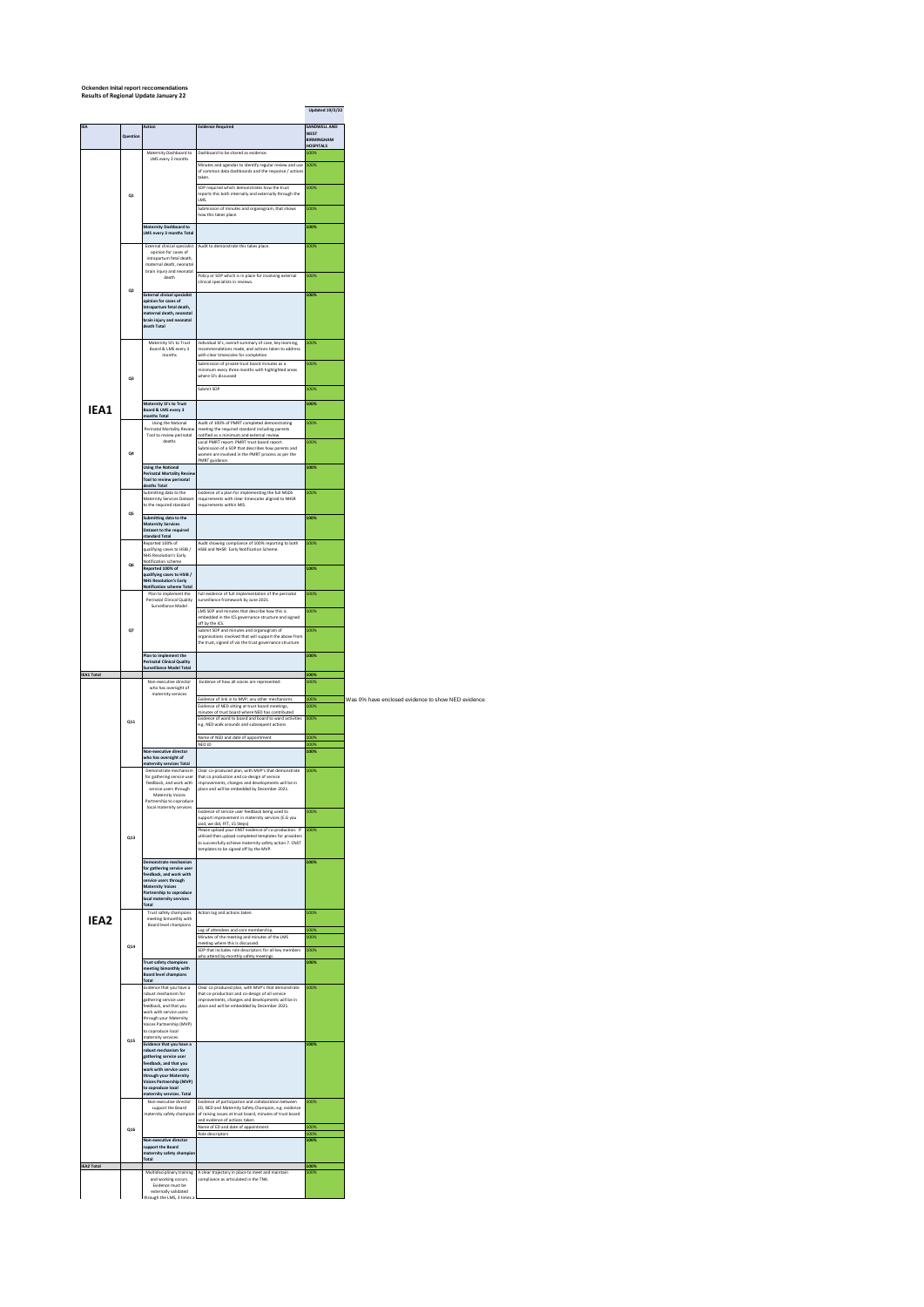|                   |             | year.                                                                                 | LMS reports showing regular review of training data<br>attendance, compliance coverage) and training needs                                                        |                         |                                                                                                                                                                                     |
|-------------------|-------------|---------------------------------------------------------------------------------------|-------------------------------------------------------------------------------------------------------------------------------------------------------------------|-------------------------|-------------------------------------------------------------------------------------------------------------------------------------------------------------------------------------|
|                   |             |                                                                                       | ssessment that demonstrates validation describes as<br>checking the accuracy of the data.                                                                         |                         |                                                                                                                                                                                     |
|                   |             |                                                                                       | Submit evidence of training sessions being attended,<br>with clear evidence that all MDT members are                                                              | 00%                     |                                                                                                                                                                                     |
|                   | Q17         |                                                                                       | represented for each session.<br>Submit training needs analysis (TNA) that clearly                                                                                | 00%                     |                                                                                                                                                                                     |
|                   |             |                                                                                       | irticulates the expectation of all professional groups in<br>ttendance at all MDT training and core competency                                                    |                         |                                                                                                                                                                                     |
|                   |             |                                                                                       | raining. Also aligned to NHSR requirements.<br>Where inaccurate or not meeting planned target what                                                                | 100%                    |                                                                                                                                                                                     |
|                   |             |                                                                                       | ctions and what risk reduction mitigations have been<br>out in place.                                                                                             |                         |                                                                                                                                                                                     |
|                   |             | Multidisciplinary training<br>and working occurs.                                     |                                                                                                                                                                   | 100%                    |                                                                                                                                                                                     |
|                   |             | Evidence must be<br>externally validated                                              |                                                                                                                                                                   |                         |                                                                                                                                                                                     |
|                   |             | through the LMS, 3 times<br>year. Total                                               |                                                                                                                                                                   |                         |                                                                                                                                                                                     |
|                   |             | Twice daily consultant-led<br>and present                                             | Evidence of scheduled MDT ward rounds taking place<br>ince December, twice a day, day & night. 7 days a                                                           | 00%                     |                                                                                                                                                                                     |
|                   |             | multidisciplinary ward<br>sunds on the labour wan                                     | reek (e.g. audit of compliance with SOP)<br>OP created for consultant led ward rounds                                                                             |                         |                                                                                                                                                                                     |
|                   | Q18         | <b>Twice daily consultant-lec</b>                                                     |                                                                                                                                                                   | now                     |                                                                                                                                                                                     |
|                   |             | and present<br>multidisciplinary ward<br>ounds on the labour                          |                                                                                                                                                                   |                         |                                                                                                                                                                                     |
|                   |             | vard. Total<br><b>External funding allocated</b>                                      | Confirmation from Directors of Finance                                                                                                                            | 100%                    |                                                                                                                                                                                     |
|                   |             | for the training of<br>maternity staff, is ring-                                      |                                                                                                                                                                   |                         | revisied from 0% TNA was sent with orginal submission. Have requested up to date version                                                                                            |
|                   |             | fenced and used for this<br>purpose only                                              | vidence from Budget statements.<br>Evidence of funding received and spent.                                                                                        | פסנ<br>LOOM             | revisied from 0% TNA was sent with orginal submission. Have requested up to date version                                                                                            |
|                   | Q19         |                                                                                       | vidence that additional external funding has been<br>pent on funding including staff can attend training in                                                       | 00%                     |                                                                                                                                                                                     |
|                   |             |                                                                                       | vork time.<br>MTP spend reports to LMS                                                                                                                            | 00%                     | Have requested from finance                                                                                                                                                         |
|                   |             | <b>External funding allocates</b><br>for the training of                              |                                                                                                                                                                   | 100%                    |                                                                                                                                                                                     |
|                   |             | naternity staff, is ring<br>enced and used for this                                   |                                                                                                                                                                   |                         |                                                                                                                                                                                     |
| IEA3              |             | purpose only Total<br>90% of each maternity unit                                      | A clear trajectory in place to meet and maintain                                                                                                                  | 00%                     |                                                                                                                                                                                     |
|                   |             | staff group have attended<br>an 'in-house' multi-                                     | ompliance as articulated in the TNA.                                                                                                                              |                         |                                                                                                                                                                                     |
|                   |             | professional maternity<br>emergencies training<br>session                             | Attendance records - summarised                                                                                                                                   | 100%                    |                                                                                                                                                                                     |
|                   |             |                                                                                       | LMS reports showing regular review of training data<br>attendance, compliance coverage) and training needs                                                        | 00%                     |                                                                                                                                                                                     |
|                   | ${\bf Q21}$ |                                                                                       | ssessment that demonstrates validation describes as<br>checking the accuracy of the data. Where inaccurate or                                                     |                         |                                                                                                                                                                                     |
|                   |             |                                                                                       | not meeting planned target what actions and what risk<br>eduction mitigations have been put in place.                                                             |                         |                                                                                                                                                                                     |
|                   |             | 90% of each maternity                                                                 |                                                                                                                                                                   | 100%                    |                                                                                                                                                                                     |
|                   |             | unit staff group have<br>sttended an 'in-house<br>nulti-professional                  |                                                                                                                                                                   |                         |                                                                                                                                                                                     |
|                   |             | maternity emergencies<br>raining session Total                                        |                                                                                                                                                                   |                         |                                                                                                                                                                                     |
|                   |             | mplement consultant led<br>abour ward rounds twice                                    | vidence of scheduled MDT ward rounds taking place<br>ince December 2020 twice a day, day & night; 7 days a                                                        | 00%                     |                                                                                                                                                                                     |
|                   |             | daily (over 24 hours) and 7<br>days per week.                                         | veek (E.G audit of compliance with SOP)                                                                                                                           |                         |                                                                                                                                                                                     |
|                   | 022         | Implement consultant led<br>abour ward rounds twice                                   |                                                                                                                                                                   | 100%                    |                                                                                                                                                                                     |
|                   |             | daily (over 24 hours) and 7<br>days per week. Total                                   |                                                                                                                                                                   |                         |                                                                                                                                                                                     |
|                   |             | The report is clear that<br>joint multi-disciplinary                                  | A clear trajectory in place to meet and maintain<br>ompliance as articulated in the TNA.                                                                          | 100%                    |                                                                                                                                                                                     |
|                   |             | training is vital, and<br>therefore we will be                                        |                                                                                                                                                                   |                         |                                                                                                                                                                                     |
|                   |             | publishing further<br>guidance shortly which                                          |                                                                                                                                                                   |                         |                                                                                                                                                                                     |
|                   |             | must be implemented. In<br>the meantime we are                                        |                                                                                                                                                                   |                         |                                                                                                                                                                                     |
|                   |             | seeking assurance that a<br>MDT training schedule is in<br>place                      | MS reports showing regular review of training data<br>attendance, compliance coverage) and training needs<br>assessment that demonstrates validation described as | 10%                     |                                                                                                                                                                                     |
|                   | 023         |                                                                                       | hecking the accuracy of the data.                                                                                                                                 |                         |                                                                                                                                                                                     |
|                   |             | The report is clear that<br>ioint multi-disciplinary<br>training is vital, and        |                                                                                                                                                                   | 100%                    |                                                                                                                                                                                     |
|                   |             | therefore we will be<br>publishing further                                            |                                                                                                                                                                   |                         |                                                                                                                                                                                     |
|                   |             | guidance shortly which                                                                |                                                                                                                                                                   |                         |                                                                                                                                                                                     |
|                   |             | nust be imple:<br>ented. I                                                            |                                                                                                                                                                   |                         |                                                                                                                                                                                     |
|                   |             | the meantime we are<br>eeking assurance that a                                        |                                                                                                                                                                   |                         |                                                                                                                                                                                     |
|                   |             | MDT training schedule is i<br>place Total                                             |                                                                                                                                                                   |                         |                                                                                                                                                                                     |
| <b>IEA3 Total</b> |             | Links with the tertiary level                                                         | Audit that demonstrates referral against criteria has                                                                                                             | 100%                    |                                                                                                                                                                                     |
|                   |             | Maternal Medicine Centre<br>& agreement reached on                                    | been implemented that there is a named consultant<br>ead, and early specialist involvement and that a                                                             |                         |                                                                                                                                                                                     |
|                   |             | the criteria for those cases<br>to be discussed and /or                               | Management plan that has been agreed between the<br>vomen and clinicians                                                                                          |                         |                                                                                                                                                                                     |
|                   |             | referred to a maternal<br>medicine specialist centre                                  | OP that clearly demonstrates the current maternal                                                                                                                 | 100%                    |                                                                                                                                                                                     |
|                   | Q24         |                                                                                       | nedicine pathways that includes: agreed criteria for<br>eferral to the maternal medicine centre pathway.                                                          |                         |                                                                                                                                                                                     |
|                   |             | Links with the tertiary<br>level Maternal Medi                                        |                                                                                                                                                                   | 100%                    |                                                                                                                                                                                     |
|                   |             | reached on the criteria fo<br>hose cases to be                                        |                                                                                                                                                                   |                         |                                                                                                                                                                                     |
|                   |             | discussed and /or referi<br>to a maternal medicine                                    |                                                                                                                                                                   |                         |                                                                                                                                                                                     |
|                   |             | ecialist centre Total                                                                 |                                                                                                                                                                   | 100%                    |                                                                                                                                                                                     |
|                   |             | Women with complex<br>pregnancies must have a<br>named consultant lead                | Audit of 1% of notes, where all women have complex<br>regnancies to demonstrate the woman has a named<br>onsultant lead.                                          |                         |                                                                                                                                                                                     |
|                   |             |                                                                                       | OP that states that both women with complex<br>regnancies who require referral to maternal medicin                                                                | 00%                     |                                                                                                                                                                                     |
|                   | ${\bf Q25}$ |                                                                                       | etworks and women with complex pregnancies but<br>who do not require referral to maternal medicine                                                                |                         |                                                                                                                                                                                     |
|                   |             |                                                                                       | etwork must have a named consultant lead.                                                                                                                         |                         |                                                                                                                                                                                     |
|                   |             | Women with complex<br>pregnancies must have a<br>amed consultant lead                 |                                                                                                                                                                   | 100%                    |                                                                                                                                                                                     |
|                   |             | Total<br>Complex pregnancies have                                                     | Audit of 1% of notes, where women have complex                                                                                                                    | 100%                    |                                                                                                                                                                                     |
|                   |             | early specialist<br>involvement and                                                   | regnancies to ensure women have early specialist<br>nvolvement and management plans are developed by                                                              |                         |                                                                                                                                                                                     |
|                   |             | management plans agreed                                                               | the clinical team in consultation with the woman.                                                                                                                 |                         |                                                                                                                                                                                     |
|                   | Q26         |                                                                                       | SOP that identifies where a complex pregnancy is<br>identified, there must be early specialist involvement                                                        | 00%                     |                                                                                                                                                                                     |
|                   |             |                                                                                       | ind management plans agreed between the woman<br>nd the teams.                                                                                                    | 100%                    |                                                                                                                                                                                     |
| IEA4              |             | Complex pregnancies<br>have early specialist<br>volvement and                         |                                                                                                                                                                   |                         |                                                                                                                                                                                     |
|                   |             | ment plans agre<br>Total                                                              |                                                                                                                                                                   |                         |                                                                                                                                                                                     |
|                   |             | Compliance with all five<br>elements of the Saving<br>Babies' Lives care bundle       | udits for each element.                                                                                                                                           | 100%                    |                                                                                                                                                                                     |
|                   |             | Version 2                                                                             | <b>Guidelines with evidence for each pathway</b>                                                                                                                  | 00%                     |                                                                                                                                                                                     |
|                   | Q27         | Compliance with all five                                                              | SOP's                                                                                                                                                             | OO <sub>2</sub><br>100% |                                                                                                                                                                                     |
|                   |             | ements of the Saving<br>Bables' Lives care bundle                                     |                                                                                                                                                                   |                         |                                                                                                                                                                                     |
|                   |             | Version 2 Total<br>All women with complex                                             | SOP that states women with complex pregnancies must 100%                                                                                                          |                         |                                                                                                                                                                                     |
|                   |             | pregnancy must have a<br>named consultant lead.<br>and mechanisms to                  | ave a named consultant lead.                                                                                                                                      |                         |                                                                                                                                                                                     |
|                   |             | egularly audit complian<br>must be in place.                                          |                                                                                                                                                                   |                         |                                                                                                                                                                                     |
|                   | Q28         | All women with complex                                                                | submission of an audit plan to regularly audit<br>ompliance                                                                                                       | 100%<br>100%            |                                                                                                                                                                                     |
|                   |             | pregnancy must have a<br>amed consultant lead,                                        |                                                                                                                                                                   |                         |                                                                                                                                                                                     |
|                   |             | and mechanisms to<br>regularly audit complianc                                        |                                                                                                                                                                   |                         |                                                                                                                                                                                     |
|                   |             | ust be in place. Total                                                                |                                                                                                                                                                   |                         |                                                                                                                                                                                     |
|                   |             | Understand what further<br>steps are required by you                                  | Agreed pathways                                                                                                                                                   | 100%                    |                                                                                                                                                                                     |
|                   |             | organisation to support the<br>development of maternal<br>nedicine specialist centre: |                                                                                                                                                                   |                         |                                                                                                                                                                                     |
|                   |             |                                                                                       | Criteria for referrals to MMC<br>he maternity services involved in the establishment of 100%                                                                      | 100%                    |                                                                                                                                                                                     |
|                   | Q29         |                                                                                       | naternal medicine networks evidenced by notes of<br>neetings, agendas, action logs.                                                                               |                         | Revised from 0%. maternal medicine evidence was provided in original submission and includes: Pathway, Membership & Attendance, MNMM event, W Midlands fetal medicine referral forn |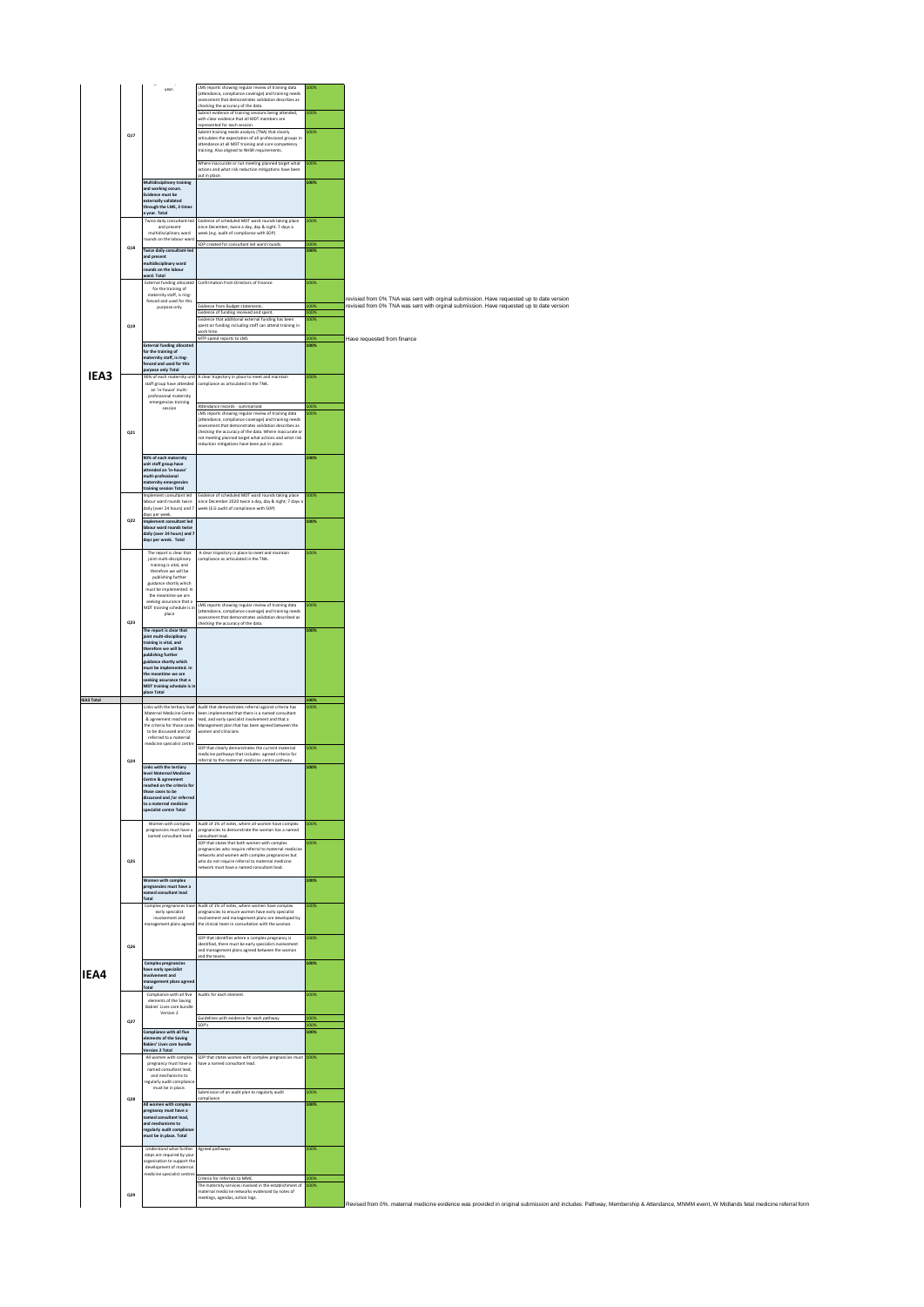|                   |     | Understand what further<br>steps are required by you<br>organisation to support<br>the development of<br>maternal medicine<br>specialist centres Total                                                                                                     |                                                                                                                                                                                                                                                            | 100%                 |                                                                          |
|-------------------|-----|------------------------------------------------------------------------------------------------------------------------------------------------------------------------------------------------------------------------------------------------------------|------------------------------------------------------------------------------------------------------------------------------------------------------------------------------------------------------------------------------------------------------------|----------------------|--------------------------------------------------------------------------|
| <b>IEA4 Total</b> |     | All women must be<br>formally risk assessed at<br>every antenatal contact so<br>that they have continued<br>access to care provision by<br>the most appropriately                                                                                          | How this is achieved within the organisation.                                                                                                                                                                                                              | 100%<br>100%         |                                                                          |
|                   | Q30 | trained professional                                                                                                                                                                                                                                       | Personal Care and Support plans are in place and an<br>ongoing audit of 1% of records that demonstrates<br>compliance of the above.<br>Review and discussed and documented intended place<br>of birth at every visit.                                      | 100%<br>100%         |                                                                          |
|                   |     |                                                                                                                                                                                                                                                            | SOP that includes definition of antenatal risk<br>assessment as per NICE guidance.<br>What is being risk assessed.                                                                                                                                         | 100%<br>100%         |                                                                          |
|                   |     | All women must be<br>formally risk assessed at<br>every antenatal contact s<br>that they have continued<br>access to care provision by<br>the most appropriately<br>trained professional Total                                                             |                                                                                                                                                                                                                                                            | 100%                 |                                                                          |
|                   |     | Risk assessment must<br>include ongoing review of<br>the intended place of birth<br>based on the developing<br>clinical picture.                                                                                                                           | Evidence of referral to birth options clinics                                                                                                                                                                                                              | 100%                 |                                                                          |
|                   | Q31 |                                                                                                                                                                                                                                                            | Out with guidance pathway.<br>Personal Care and Support plans are in place and an<br>ongoing audit of 1% of records that demonstrates<br>compliance of the above.<br>SOP that includes review of intended place of birth                                   | 100%<br>100%<br>100% |                                                                          |
| IEA5              |     | Risk assessment must<br>include ongoing review of<br>the intended place of<br>birth, based on the<br>developing clinical picture                                                                                                                           |                                                                                                                                                                                                                                                            | 100%                 |                                                                          |
|                   |     | Total<br>A risk assessment at every<br>contact. Include ongoing<br>review and discussion of<br>intended place of birth.<br>This is a key element of the<br>Personalised Care and<br>Support Plan (PCSP).<br>Regular audit mechanisms                       | Example submission of a Personalised Care and Support<br>Plan (It is important that we recognise that PCSP will be<br>variable in how they are presented from each trust)                                                                                  | 100%                 |                                                                          |
|                   |     | are in place to assess PCSP<br>compliance.                                                                                                                                                                                                                 | How this is achieved in the organisation<br>Personal Care and Support plans are in place and an<br>ongoing audit of 5% of records that demonstrates<br>compliance of the above.                                                                            | 100%<br>100%         |                                                                          |
|                   | Q33 |                                                                                                                                                                                                                                                            | Review and discussed and documented intended place<br>of birth at every visit.<br>SOP to describe risk assessment being undertaken at                                                                                                                      | 100%<br>100%         |                                                                          |
|                   |     | A risk assessment at ever                                                                                                                                                                                                                                  | every contact.<br>What is being risk assessed.                                                                                                                                                                                                             | 100%<br>100%         |                                                                          |
|                   |     | contact. Include ongoing<br>review and discussion of<br>intended place of birth.<br>This is a key element of<br><b>Ised Care and</b><br>the Person<br>Support Plan (PCSP).<br>Regular audit mechanisms<br>are in place to assess PCSP<br>compliance. Total |                                                                                                                                                                                                                                                            |                      |                                                                          |
| <b>IEAS Total</b> |     | Appoint a dedicated Lead                                                                                                                                                                                                                                   | Copies of rotas / off duties to demonstrate they are                                                                                                                                                                                                       | 100%<br>100%         |                                                                          |
|                   |     | Midwife and Lead<br>Obstetrician both with<br>demonstrated expertise to                                                                                                                                                                                    | given dedicated time.                                                                                                                                                                                                                                      |                      |                                                                          |
|                   |     | focus on and champion<br>best practice in fetal<br>monitoring                                                                                                                                                                                              | Examples of what the leads do with the dedicated time<br>E.G attendance at external fetal wellbeing event,<br>involvement with training, meeting minutes and action<br>logs                                                                                | 100%                 | Have changed from 0% as now have rotas                                   |
|                   | 034 |                                                                                                                                                                                                                                                            | Incident investigations and reviews<br>Name of dedicated Lead Midwife and Lead Obstetrician                                                                                                                                                                | 100%<br>100%         |                                                                          |
|                   |     | Appoint a dedicated Lead<br>Midwife and Lead<br>Obstetrician both with<br>demonstrated expertise to<br>focus on and champion<br>best practice in fetal<br>monitoring Total                                                                                 |                                                                                                                                                                                                                                                            | 100%                 |                                                                          |
|                   |     | The Leads must be of<br>sufficient seniority and<br>demonstrated expertise to<br>ensure they are able to<br>effectively lead on                                                                                                                            | Consolidating existing knowledge of monitoring fetal<br>wellbeing                                                                                                                                                                                          | 100%                 |                                                                          |
|                   |     | elements of fetal health                                                                                                                                                                                                                                   | Ensuring that colleagues engaged in fetal wellbeing<br>monitoring are adequately supported e.g clinical                                                                                                                                                    | 100%                 |                                                                          |
|                   | 035 |                                                                                                                                                                                                                                                            | supervision<br>Improving the practice & raising the profile of fetal<br>wellbeing monitoring                                                                                                                                                               | 100%                 | revised from 0% - course attendance. JDs attached in original submission |
|                   |     |                                                                                                                                                                                                                                                            | Interface with external units and agencies to learn<br>about and keep abreast of developments in the field,<br>and to track and introduce best practice.                                                                                                   | 100%                 |                                                                          |
|                   |     |                                                                                                                                                                                                                                                            | ob Description which has in the criteria<br>for both roles and confirmation that roles are in post                                                                                                                                                         |                      |                                                                          |
|                   |     |                                                                                                                                                                                                                                                            | Keeping abreast of developments in the field<br>Lead on the review of cases of adverse outcome<br>involving poor FHR interpretation and practice.                                                                                                          | 100%<br>100%         |                                                                          |
| IFA6              |     | The Leads must be of                                                                                                                                                                                                                                       | Plan and run regular departmental fetal heart rate<br>(FHR) monitoring meetings and training.                                                                                                                                                              | 100%<br>100%         |                                                                          |
|                   |     | sufficient seniority and<br>demonstrated expertise t<br>ensure they are able to<br>effectively lead on<br>elements of fetal health<br>Total                                                                                                                |                                                                                                                                                                                                                                                            |                      |                                                                          |
|                   |     | Can you demonstrate<br>compliance with all five<br>elements of the Saving                                                                                                                                                                                  | Audits for each element                                                                                                                                                                                                                                    | 100%                 |                                                                          |
|                   | Q36 | Babies' Lives care bundle<br>Version 2?                                                                                                                                                                                                                    | Guidelines with evidence for each pathway<br>SOP's                                                                                                                                                                                                         | 100%<br>100%         |                                                                          |
|                   |     | Can you demonstrate<br>compliance with all five<br>ele n<br>nents of the Saving<br>Bables' Lives care bundle<br>Version 2? Total                                                                                                                           |                                                                                                                                                                                                                                                            | 100%                 |                                                                          |
|                   |     | Can you evidence that at<br>least 90% of each<br>maternity unit staff group<br>have attended an 'in-<br>house' multi-professional<br>maternity emergencies<br>training session since the<br>launch of MIS year three in                                    | A clear trajectory in place to meet and maintain<br>compliance as articulated in the TNA.                                                                                                                                                                  | 100%                 |                                                                          |
|                   | Q37 | December 2019?                                                                                                                                                                                                                                             | Attendance records - summarised<br>Submit training needs analysis (TNA) that clearly<br>articulates the expectation of all professional groups in<br>attendance at all MDT training and core competency<br>training. Also aligned to NHSR requirements.    | 100%<br>100%         |                                                                          |
|                   |     | Can you evidence that at<br>least 90% of each<br>maternity unit staff group<br>have attended an 'in<br>house' multi-professional<br>naternity emergencies<br>training session since the<br>launch of MIS year three<br>in December 2019? Total             |                                                                                                                                                                                                                                                            | 100%                 |                                                                          |
| <b>IEA6 Total</b> |     | Trusts ensure women have                                                                                                                                                                                                                                   | Information on maternal choice including choice for                                                                                                                                                                                                        | 100%<br>100%         |                                                                          |
|                   |     | ready access to accurate<br>information to enable their<br>informed choice of<br>intended place of birth and<br>mode of birth, including<br>maternal choice for                                                                                            | caesarean delivery                                                                                                                                                                                                                                         |                      |                                                                          |
|                   | 039 | caesarean delivery                                                                                                                                                                                                                                         | Submission from MVP chair rating trust information in<br>terms of: accessibility (navigation, language etc)<br>quality of info (clear language, all/minimum topic<br>covered) other evidence could include patient<br>information leaflets, apps, websites | 100%                 | MVP is currently reviewing evidence                                      |
|                   |     |                                                                                                                                                                                                                                                            |                                                                                                                                                                                                                                                            |                      |                                                                          |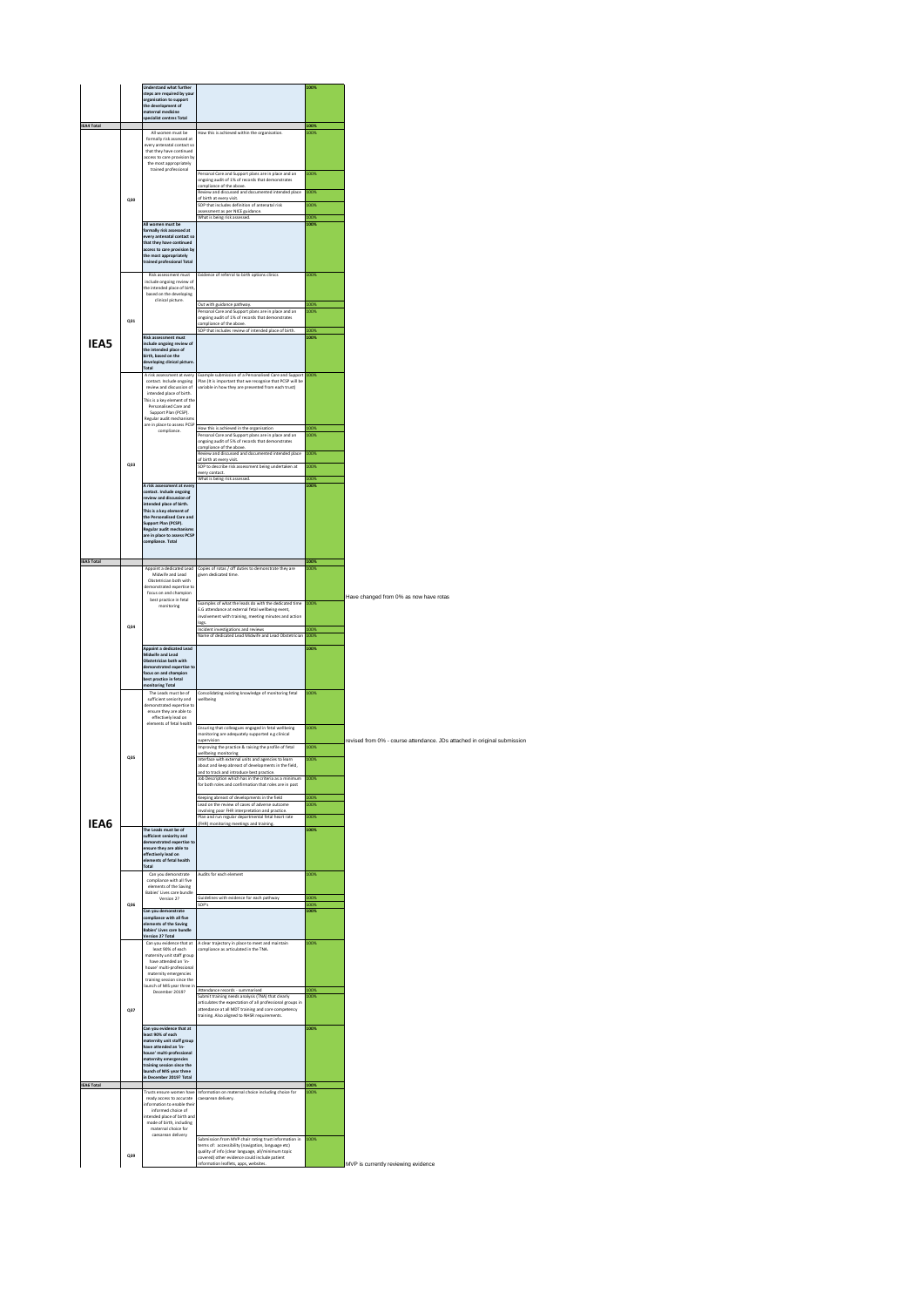|                   |     | Trusts ensure women have<br>eady access to accurate                       |                                                                                                                                     | 100%         |                                                                      |
|-------------------|-----|---------------------------------------------------------------------------|-------------------------------------------------------------------------------------------------------------------------------------|--------------|----------------------------------------------------------------------|
|                   |     | information to enable<br>their informed choice of                         |                                                                                                                                     |              |                                                                      |
|                   |     | intended place of birth ar<br>mode of birth, including                    |                                                                                                                                     |              |                                                                      |
|                   |     | maternal choice for<br>caesarean delivery Total                           |                                                                                                                                     |              |                                                                      |
|                   |     |                                                                           |                                                                                                                                     | 100%         |                                                                      |
|                   |     | Women must be enabled<br>to participate equally in all                    | An audit of 1% of notes demonstrating compliance.                                                                                   |              |                                                                      |
|                   |     | decision-making processes                                                 | CQC survey and associated action plans                                                                                              | 100%         |                                                                      |
|                   |     |                                                                           | SOP which shows how women are enabled to                                                                                            | 100%         |                                                                      |
|                   | Q41 |                                                                           | participate equally in all decision making processes and<br>to make informed choices about their care. And where                    |              |                                                                      |
|                   |     | Women must be enabled                                                     | that is recorded.                                                                                                                   | 100%         |                                                                      |
|                   |     | to participate equally in all<br>decision-making processes                |                                                                                                                                     |              |                                                                      |
|                   |     | Total<br>Women's choices following                                        | An audit of 5% of notes demonstrating compliance, this<br>should include women who have specifically requested                      | 100%         |                                                                      |
|                   |     | a shared and informed<br>decision-making process                          | a care pathway which may differ from that                                                                                           |              |                                                                      |
|                   |     | must be respected                                                         | recommended by the clinician during the antenatal<br>period, and also a selection of women who request a                            |              |                                                                      |
|                   |     |                                                                           | caesarean section during labour or induction.                                                                                       |              |                                                                      |
|                   | 042 |                                                                           | SOP to demonstrate how women's choices are<br>respected and how this is evidenced following a shared                                | 100%         |                                                                      |
|                   |     |                                                                           | and informed decision-making process, and where that<br>s recorded                                                                  |              |                                                                      |
|                   |     | Women's choices<br>following a shared and                                 |                                                                                                                                     | 100%         |                                                                      |
| IFA7              |     | informed decision-making<br>process must be respected                     |                                                                                                                                     |              |                                                                      |
|                   |     | Total                                                                     |                                                                                                                                     |              |                                                                      |
|                   |     | Can you demonstrate that<br>you have a mechanism for                      | Clear co produced plan, with MVP's that demonstrate<br>that co production and co-design of all service                              | 100%         |                                                                      |
|                   |     | gathering service user<br>feedback, and that you                          | improvements, changes and developments will be in<br>place and will be embedded by December 2021.                                   |              |                                                                      |
|                   |     | work with service users<br>through your Maternity                         |                                                                                                                                     |              |                                                                      |
|                   |     | Voices Partnership to<br>coproduce local maternity                        |                                                                                                                                     |              |                                                                      |
|                   |     | services?                                                                 | Evidence of service user feedback being used to<br>support improvement in maternity services (E.G you                               | 100%         |                                                                      |
|                   |     |                                                                           | aid, we did, FFT, 15 Steps)<br>Please upload your CNST evidence of co-production. If                                                | 100%         |                                                                      |
|                   | Q43 |                                                                           | utilised then upload completed templates for providers<br>to successfully achieve maternity safety action 7. CNST                   |              |                                                                      |
|                   |     |                                                                           | templates to be signed off by the MVP.                                                                                              |              |                                                                      |
|                   |     | Can you demonstrate that<br>you have a mechanism for                      |                                                                                                                                     | 100%         |                                                                      |
|                   |     | eathering service user<br>feedback, and that you                          |                                                                                                                                     |              |                                                                      |
|                   |     | work with service users<br>through your Maternity                         |                                                                                                                                     |              |                                                                      |
|                   |     | <b>Voices Partnership to</b><br>coproduce local maternity                 |                                                                                                                                     |              |                                                                      |
|                   |     | services? Total                                                           |                                                                                                                                     |              |                                                                      |
|                   |     | Pathways of care clearly                                                  | Co-produced action plan to address gaps identified                                                                                  | 100%         |                                                                      |
|                   |     | described, in written<br>information in formats                           |                                                                                                                                     |              |                                                                      |
|                   |     | consistent with NHS policy<br>and posted on the trust                     |                                                                                                                                     | 100%         |                                                                      |
|                   |     | website.                                                                  | Gap analysis of website against Chelsea & Westminster<br>conducted by the MVP<br>nformation on maternal choice including choice for |              |                                                                      |
|                   |     |                                                                           | raesarean delivery.                                                                                                                 | 100%         |                                                                      |
|                   | Q44 |                                                                           | Submission from MVP chair rating trust information in<br>terms of: accessibility (navigation, language etc)                         | 100%         |                                                                      |
|                   |     |                                                                           | quality of info (clear language, all/minimum topic<br>covered) other evidence could include patient                                 |              |                                                                      |
|                   |     | Pathways of care clearly                                                  | information leaflets, apps, websites.                                                                                               | 100%         | Revised from 0% - See above for MVP                                  |
|                   |     | described, in written                                                     |                                                                                                                                     |              |                                                                      |
|                   |     | information in formats                                                    |                                                                                                                                     |              |                                                                      |
|                   |     | consistent with NHS policy                                                |                                                                                                                                     |              |                                                                      |
|                   |     | and posted on the trust<br>website. Total                                 |                                                                                                                                     |              |                                                                      |
| <b>IEA7 Total</b> |     | Demonstrate an effective                                                  | Consider evidence of workforce planning at LMS/ICS                                                                                  | 100%<br>100% |                                                                      |
|                   |     | system of clinical<br>workforce planning to the                           | evel given this is the direction of travel of the people<br>olan                                                                    |              | LMNS minutes now included. BR+ report included in original submisior |
|                   |     | required standard                                                         | Evidence of reviews 6 monthly for all staff groups and                                                                              | 100%         |                                                                      |
|                   | Q45 |                                                                           | evidence considered at board level.<br>Most recent BR+ report and board minutes agreeing to<br>und                                  | 100%         |                                                                      |
|                   |     | Demonstrate an effective                                                  |                                                                                                                                     | 100%         |                                                                      |
|                   |     | system of clinical<br>workforce planning to the                           |                                                                                                                                     |              |                                                                      |
|                   |     | required standard Total                                                   |                                                                                                                                     |              |                                                                      |
|                   |     | Demonstrate an effective<br>system of midwifery                           | Most recent BR+ report and board minutes agreeing to<br>fund.                                                                       | 100%         |                                                                      |
|                   |     | workforce planning to the<br>required standard?                           |                                                                                                                                     |              |                                                                      |
|                   | 046 | Demonstrate an effective<br>system of midwifery                           |                                                                                                                                     | 100%         |                                                                      |
|                   |     | workforce planning to the<br>required standard? Total                     |                                                                                                                                     |              |                                                                      |
|                   |     | Director/Head of                                                          | HoM/DoM Job Description with explicit signposting to                                                                                | 100%         |                                                                      |
|                   |     | Midwifery is responsible<br>and accountable to an                         | responsibility and accountability to an executive<br>director                                                                       |              |                                                                      |
|                   |     | executive director<br>Director/Head of                                    |                                                                                                                                     | 100%         |                                                                      |
|                   |     | Midwifery is responsible<br>and accountable to an                         |                                                                                                                                     |              |                                                                      |
|                   |     | executive director Total                                                  |                                                                                                                                     |              |                                                                      |
|                   |     | Describe how your<br>organisation meets the                               | Action plan where manifesto is not met                                                                                              | 100%         |                                                                      |
| WF                |     | maternity leadership<br>requirements set out by                           |                                                                                                                                     |              |                                                                      |
|                   |     | the Royal College of<br>Midwives in Strengthening                         |                                                                                                                                     |              |                                                                      |
|                   |     | midwifery leadership: a<br>manifesto for better                           | Gap analysis completed against the RCM strengthening                                                                                | 100%         |                                                                      |
|                   | Q48 | maternity care:                                                           | midwifery leadership: a manifesto for better maternity                                                                              |              |                                                                      |
|                   |     | Describe how your                                                         |                                                                                                                                     | 100%         |                                                                      |
|                   |     | organisation meets the<br>maternity leadership<br>requirements set out by |                                                                                                                                     |              |                                                                      |
|                   |     | the Royal College of<br>Midwives in Strengthenis                          |                                                                                                                                     |              |                                                                      |
|                   |     | midwifery leadership: a                                                   |                                                                                                                                     |              |                                                                      |
|                   |     | manifesto for better<br>maternity care: Total                             |                                                                                                                                     |              |                                                                      |
|                   |     | Providers to review their                                                 | Audit to demonstrate all guidelines are in date.                                                                                    | 100%         |                                                                      |
|                   |     | approach to NICE<br>guidelines in maternity and                           |                                                                                                                                     |              |                                                                      |
|                   |     | provide assurance that<br>these are assessed and                          |                                                                                                                                     |              |                                                                      |
|                   |     | implemented where<br>appropriate.                                         | Evidence of risk assessment where guidance is not<br>implemented.                                                                   | 100%         |                                                                      |
|                   | Q49 |                                                                           | SOP in place for all guidelines with a demonstrable                                                                                 | 100%         |                                                                      |
|                   |     | Providers to review their                                                 | rocess for ongoing review.                                                                                                          | 100%         |                                                                      |
|                   |     | approach to NICE<br>guidelines in maternity                               |                                                                                                                                     |              |                                                                      |
|                   |     | and provide assurance tha<br>these are assessed and                       |                                                                                                                                     |              |                                                                      |
| <b>WF Total</b>   |     | implemented where<br>appropriate. Total                                   |                                                                                                                                     | 100%         |                                                                      |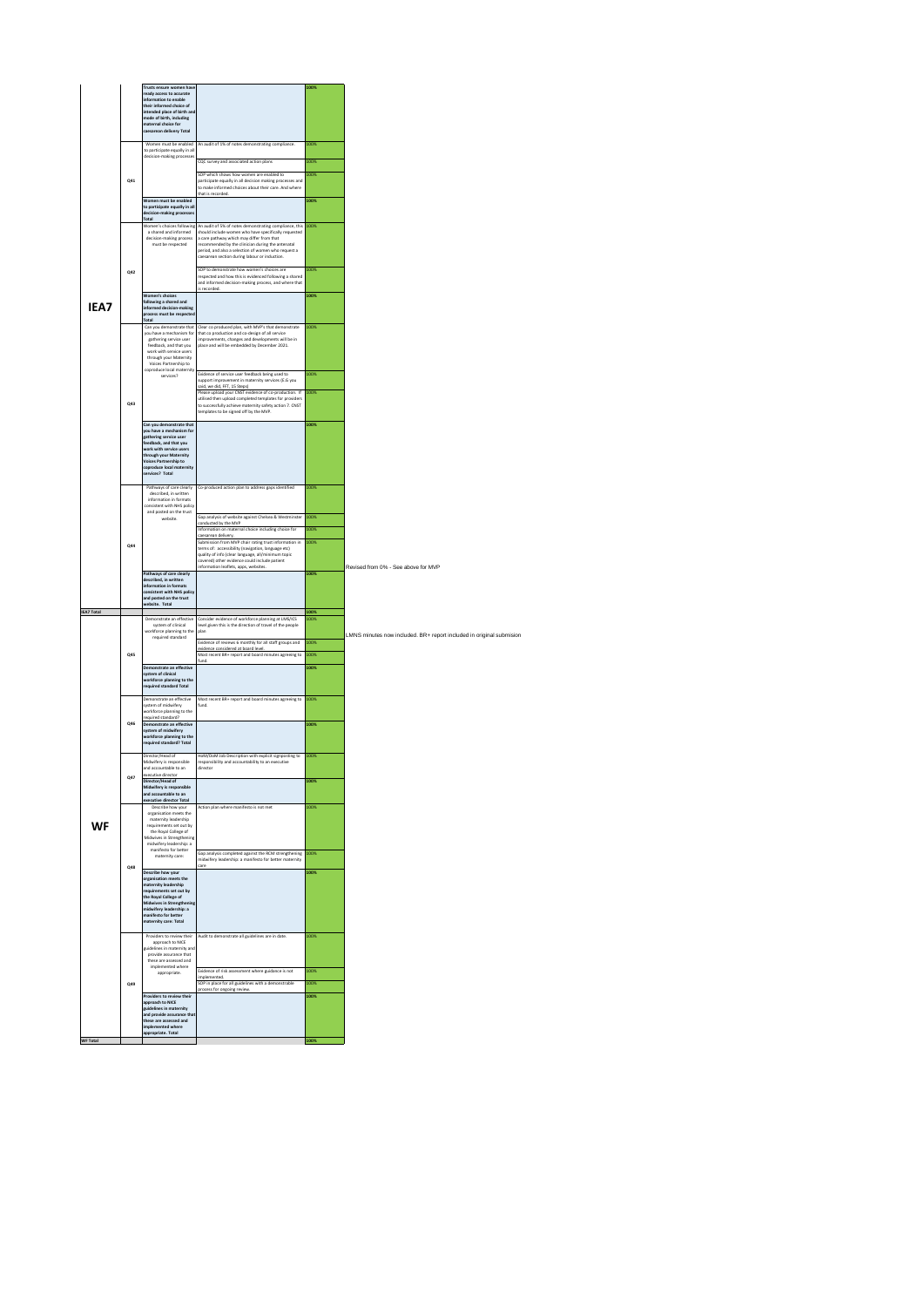#### **Those that are greyed out are superseded by Ockenden and do not need completing on this tab.**

|                         |                                                                                                                        |                                                                                                                                                                               |                                                                                                                  |                                                                                                                                                                                     |                            |                                                                             | <b>Black County and West Birmingham</b> |                |
|-------------------------|------------------------------------------------------------------------------------------------------------------------|-------------------------------------------------------------------------------------------------------------------------------------------------------------------------------|------------------------------------------------------------------------------------------------------------------|-------------------------------------------------------------------------------------------------------------------------------------------------------------------------------------|----------------------------|-----------------------------------------------------------------------------|-----------------------------------------|----------------|
| Kirkup Action no.       | <b>Relating to Kirkup</b><br>ecommendation<br>(see Kirkup<br><b>Recommendations</b><br>tab for further<br>information! | Action                                                                                                                                                                        | Suggested documents that may support Trust assurance.                                                            | <b>Documents submitting</b>                                                                                                                                                         | THE DUDLEY<br><b>GROUP</b> | <b>SANDWELL AND</b><br><b>WEST</b><br><b>BIRMINGHAM</b><br><b>HOSPITALS</b> | <b>THE ROYAL</b><br><b>WOLVERHAMPTO</b> | <b>WALSALL</b> |
|                         |                                                                                                                        | Ensure that an open and honest approach is taken to any incident                                                                                                              | Critical friend is allocated for every level 4/ 5 incident (SI's)                                                |                                                                                                                                                                                     |                            |                                                                             |                                         |                |
|                         |                                                                                                                        |                                                                                                                                                                               | Women and their families are kept informed of the progress of                                                    |                                                                                                                                                                                     |                            |                                                                             |                                         |                |
| $\mathbf{1}$            | R1, R13, R24                                                                                                           |                                                                                                                                                                               | Women and their families are invited to contribute to the                                                        |                                                                                                                                                                                     |                            |                                                                             |                                         |                |
|                         |                                                                                                                        |                                                                                                                                                                               | Offering an apology                                                                                              |                                                                                                                                                                                     |                            |                                                                             |                                         |                |
|                         |                                                                                                                        |                                                                                                                                                                               | Ensure that all nurses and midwives are aware of their                                                           |                                                                                                                                                                                     |                            |                                                                             |                                         |                |
|                         |                                                                                                                        | Review the current processes for obtaining feedback from the public to increase the                                                                                           | Offering women and their families the opportunity to make                                                        |                                                                                                                                                                                     |                            |                                                                             |                                         |                |
| $\overline{2}$          | R1, R13                                                                                                                | information received                                                                                                                                                          | Ensuring that national/ local awareness opportunities are                                                        |                                                                                                                                                                                     |                            |                                                                             |                                         |                |
|                         |                                                                                                                        |                                                                                                                                                                               | Continue to support the LSA in the feedback mechanism to staff<br>Share patient stories                          |                                                                                                                                                                                     |                            |                                                                             |                                         |                |
|                         |                                                                                                                        | Review the current skills and drills programme across the directorate to ensure that a Ensure a high quality training scheme is delivered                                     |                                                                                                                  |                                                                                                                                                                                     |                            |                                                                             |                                         |                |
| $\overline{\mathbf{3}}$ | R2                                                                                                                     | wide range of scenarios are included across all clinical settings, including bespoke<br>skills drills for different clinical areas                                            |                                                                                                                  |                                                                                                                                                                                     |                            |                                                                             |                                         |                |
| $\overline{a}$          |                                                                                                                        | Foster a culture of shared learning between clinical departments that supports<br>effective communication and practice development                                            | Minutes of meetings showing MDT working                                                                          |                                                                                                                                                                                     |                            |                                                                             |                                         |                |
|                         |                                                                                                                        | Review the current preceptorship programme                                                                                                                                    | Midwives/ Nurses are allocated a buddy in each clinical area and<br>that this is supported by the clinical team. | Preceptorship pathway booklet                                                                                                                                                       |                            | Green                                                                       |                                         |                |
|                         |                                                                                                                        |                                                                                                                                                                               | The buddy midwife is allocated time to support the preceptee                                                     | Preceptorship booklet                                                                                                                                                               |                            | Green                                                                       |                                         |                |
| -5                      | <b>R2</b>                                                                                                              |                                                                                                                                                                               | Midwives are supported throughout the programme, progress is Preceptorship booklet                               |                                                                                                                                                                                     |                            |                                                                             |                                         |                |
|                         |                                                                                                                        |                                                                                                                                                                               | monitored and there is a clear plan developed for any midwife                                                    |                                                                                                                                                                                     |                            | Green                                                                       |                                         |                |
|                         |                                                                                                                        |                                                                                                                                                                               | Midwives are confident and competent to go through the                                                           | Preceptorship booklet                                                                                                                                                               |                            |                                                                             |                                         |                |
|                         |                                                                                                                        |                                                                                                                                                                               | gateway within the agreed timeframe                                                                              |                                                                                                                                                                                     |                            | Green                                                                       |                                         |                |
|                         |                                                                                                                        | Obtain feedback from midwives and nurses who have recently completed a                                                                                                        | Utilise PMA feedback                                                                                             | PMA information booklet, newsletter and feedback from PMA lead                                                                                                                      |                            |                                                                             |                                         |                |
| 6                       | R <sub>2</sub>                                                                                                         | preceptorship programme to identify any improvements that can be made to the<br>programme                                                                                     |                                                                                                                  |                                                                                                                                                                                     |                            | Green                                                                       |                                         |                |
|                         |                                                                                                                        | Review the skills of Band 6 midwives to identify and address any training needs to                                                                                            | Develop a robust support package for new band 6 midwives                                                         | SWBH welcome pack, B6 portolio                                                                                                                                                      |                            | Green                                                                       |                                         |                |
|                         | R2, R3                                                                                                                 | ensure a competent and motivated workforce                                                                                                                                    | Completion of the Mentoring module                                                                               | SSSA (Standards for student supervision and assessment) covered on Mandatory                                                                                                        |                            | Green                                                                       |                                         |                |
| $\overline{7}$          |                                                                                                                        |                                                                                                                                                                               | Suturing competency                                                                                              | B6 portfolio                                                                                                                                                                        |                            | Green                                                                       |                                         |                |
|                         |                                                                                                                        |                                                                                                                                                                               | IV therapy competency                                                                                            | Iv fluid and medicine administration                                                                                                                                                |                            | Green                                                                       |                                         |                |
|                         |                                                                                                                        | Review the current induction and orientation process for midwives and nurses joining Practice educator reports and feedback                                                   | Care of women choosing epidural anaesthesia.                                                                     | Obstetric anaesthetic booklet<br>SWBH welcome pack, B6 portolio                                                                                                                     |                            | Green                                                                       |                                         |                |
| 8                       |                                                                                                                        | the organisation at Band 6 to ensure they are competent and confident to provide<br>care                                                                                      |                                                                                                                  |                                                                                                                                                                                     |                            | Green                                                                       |                                         |                |
| 9                       | <b>R2</b>                                                                                                              | Review the current induction programme for locum doctors                                                                                                                      | Locum policies                                                                                                   | MS / EM documentatio - to attach                                                                                                                                                    |                            | Green                                                                       |                                         |                |
| 10                      |                                                                                                                        | Review the current provision of education and training for locum doctors with the<br>aim of introducing streamlined bespoke training for this group.                          |                                                                                                                  | MS / EM documentatio - to attach                                                                                                                                                    |                            | Green                                                                       |                                         |                |
|                         |                                                                                                                        |                                                                                                                                                                               |                                                                                                                  |                                                                                                                                                                                     |                            |                                                                             |                                         |                |
| 11                      | <b>R2</b>                                                                                                              | Review the provision of maternal AIMS courses and ensure that all places are<br>allocated appropriately and staff attend the session.                                         | Practice educator meeting notes, discussion with DoMS/HoMs                                                       | No maternal AIMS course is run at the Trust, however, we have an enhanced module at<br>Level 7 with internal and external candidates - booklet attached                             |                            | Green                                                                       |                                         |                |
|                         |                                                                                                                        | Review the educational opportunities available for staff working in postnatal areas to<br>increase their understanding of the compromised neonate, including consideration of | Practice educator reports and feedback                                                                           | Neonatal module handbook, foundation course email                                                                                                                                   |                            |                                                                             |                                         |                |
| 12                      | R2                                                                                                                     | bespoke educational sessions and HEI courses e.g. Care of the compromised baby                                                                                                |                                                                                                                  |                                                                                                                                                                                     |                            | Green                                                                       |                                         |                |
|                         |                                                                                                                        | module at University of Salford                                                                                                                                               |                                                                                                                  |                                                                                                                                                                                     |                            |                                                                             |                                         |                |
|                         |                                                                                                                        | Improve staff knowledge, response time and escalation processes in relation to a                                                                                              | Incident review and feedback, related lessons learnt, training                                                   | Deteriorating woman case is presented on MMD - presentation and case provided                                                                                                       |                            |                                                                             |                                         |                |
| 13                      | <b>R2</b>                                                                                                              | woman's deteriorating condition                                                                                                                                               | opportunities                                                                                                    |                                                                                                                                                                                     |                            | Green                                                                       |                                         |                |
|                         |                                                                                                                        |                                                                                                                                                                               |                                                                                                                  |                                                                                                                                                                                     |                            |                                                                             |                                         |                |
|                         |                                                                                                                        | Implement a process for cascading learning points generated from incidents or risk                                                                                            |                                                                                                                  | Lessons Learned Event - Learning from Maternity incidents an annual review. Trolley<br>dashes (IV fluids, scribing). 1-2-1 Template for reflection, ToR for weekly incident meeting |                            |                                                                             |                                         |                |
| 14                      | <b>R2</b>                                                                                                              | management in each clinical area e.g. email to staff, noticeboard, themed week /                                                                                              |                                                                                                                  |                                                                                                                                                                                     |                            | Green                                                                       |                                         |                |
|                         |                                                                                                                        | message of the week, core huddles, NICU news                                                                                                                                  |                                                                                                                  |                                                                                                                                                                                     |                            |                                                                             |                                         |                |
| 15                      | R <sub>3</sub>                                                                                                         | Review the current process for staff rotation to ensure that a competent workforce is<br>maintained in all clinical areas.                                                    |                                                                                                                  | B6 rotation                                                                                                                                                                         |                            | Green                                                                       |                                         |                |
| 16                      | R2. R3. R4                                                                                                             | Review and update the Education Strategy                                                                                                                                      |                                                                                                                  |                                                                                                                                                                                     |                            |                                                                             |                                         |                |
|                         |                                                                                                                        | Review the support provided when staff are allocated to a new clinical area and what                                                                                          |                                                                                                                  | Orientation Template for community starters, Roster indicating SN period, External Bank                                                                                             |                            |                                                                             |                                         |                |
| 17                      | R3                                                                                                                     | supernumerary actually means in order to manage staff expectations                                                                                                            |                                                                                                                  | induction to inpatient services                                                                                                                                                     |                            | Green                                                                       |                                         |                |
| 18                      | R <sub>3</sub>                                                                                                         | Offer opportunities to other heads of service for staff from other trusts to broaden<br>their experience by secondment or supernumerary status                                |                                                                                                                  |                                                                                                                                                                                     |                            |                                                                             |                                         |                |
| 19                      | R5                                                                                                                     | Develop a list of current MDT meetings and events and share with staff across the<br>directorate                                                                              |                                                                                                                  |                                                                                                                                                                                     |                            |                                                                             |                                         |                |
|                         |                                                                                                                        | Develop and implement a recruitment and retention strategy specifically for the                                                                                               |                                                                                                                  | See documentation from EM / MS & Rota                                                                                                                                               |                            |                                                                             |                                         |                |
| 20                      | R8                                                                                                                     | obstetric directorate                                                                                                                                                         |                                                                                                                  |                                                                                                                                                                                     |                            | Green                                                                       |                                         |                |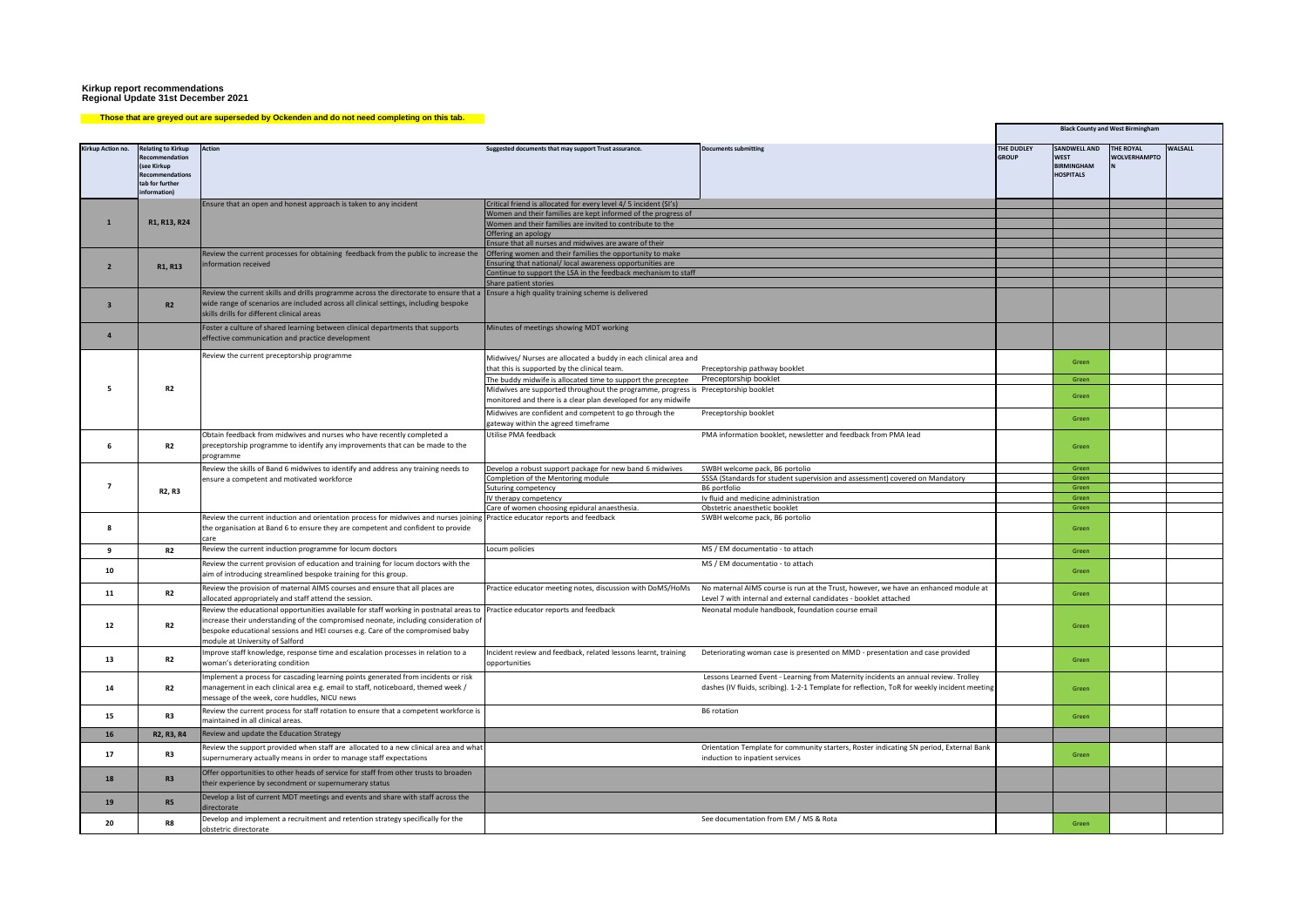| 21 |                          | Review the current midwifery staffing establishment to ensure appropriate staffing<br>levels in all clinical areas                                                                                                                            |                                                                                                                              |                                                                                                                           |       |  |
|----|--------------------------|-----------------------------------------------------------------------------------------------------------------------------------------------------------------------------------------------------------------------------------------------|------------------------------------------------------------------------------------------------------------------------------|---------------------------------------------------------------------------------------------------------------------------|-------|--|
| 22 |                          | Ensure that all staff who leave are offered an exit interview with a senior member of<br>staff and use the information gained from these interviews to inform changes aimed<br>at improving retention                                         |                                                                                                                              | Exit Survey, Exit Interview Guidance for Managers, Holding Stay conversations, Pre-<br>leavers process, Leavers checklist | Green |  |
| 23 |                          | Provide Staff Forum meetings where staff are encouraged to attend and discuss<br>concerns                                                                                                                                                     |                                                                                                                              | DSMLU Forum minutes for Feb 21, April 21, July 21, Sept 21, Nov 21. Community Forum<br>Agenda (last 6 months)             | Green |  |
| 24 | to multi-site<br>trusts. | Improve working relationships between the different sites located geographically<br>apart but under the same organization.                                                                                                                    |                                                                                                                              | Maternity matters meme (cross site), SOPs for: Allocation of work, Duty Midwife, On call,<br>Digital calendars.           | Green |  |
| 25 | <b>R9</b>                | Reiterate to all staff via email and team meetings the roles and responsibilities of the<br>consultant obstetrician carrying the hot week bleep.                                                                                              |                                                                                                                              |                                                                                                                           |       |  |
| 26 | R11, R12                 | Ensure that staff receive education during their induction regarding the incident<br>reporting process including the process for reporting incidents, the incidents that<br>should be reported and the rationale for learning from incidents. |                                                                                                                              | Induction presentation                                                                                                    | Green |  |
| 27 | R11, R12                 | Including a review of the processes for disseminating and learning from incidents                                                                                                                                                             |                                                                                                                              |                                                                                                                           |       |  |
|    |                          | Ensure that staff undertaking incident investigations have received appropriate                                                                                                                                                               | All consultants to have completed RCA training                                                                               |                                                                                                                           | Green |  |
| 28 |                          | education and training to undertake this effectively                                                                                                                                                                                          | Identified midwives to have completed RCA training                                                                           |                                                                                                                           | Green |  |
|    |                          |                                                                                                                                                                                                                                               | Staff who have completed RCA training undertake an                                                                           |                                                                                                                           | Green |  |
|    |                          |                                                                                                                                                                                                                                               | Develop a local record of staff who have completed RCA training                                                              |                                                                                                                           | Green |  |
| 29 | <b>R12</b>               | Ensure that the details regarding staff debriefing and support are completed on the<br>Trust incident reporting system for all level 4 and 5 incidents                                                                                        |                                                                                                                              |                                                                                                                           |       |  |
| 30 | R12                      | Ensure that all Serious Incidents (SI's) are fedback to the staff                                                                                                                                                                             |                                                                                                                              |                                                                                                                           |       |  |
| 31 | <b>R12</b>               | Identify ways of improving attendance of midwives at SI's feedback sessions                                                                                                                                                                   |                                                                                                                              |                                                                                                                           |       |  |
| 32 | R <sub>13</sub>          | Maternity Services Liaison Committee involvement in complaints                                                                                                                                                                                | Collation of complaints reports                                                                                              |                                                                                                                           |       |  |
| 33 | R <sub>14</sub>          | Review the current obstetric clinical lead structure                                                                                                                                                                                          |                                                                                                                              |                                                                                                                           |       |  |
| 34 | <b>R15</b>               | Review past SI's and map common themes                                                                                                                                                                                                        | Thematic reviews                                                                                                             |                                                                                                                           |       |  |
| 35 | <b>R23</b>               | Ensure that maternal deaths, late and intrapartum stillbirths and unexpected<br>neonatal deaths are reported, reviewed and an investigation undertaken where<br>appropriate                                                                   | Maternal deaths, stillbirths and early neonatal deaths reports                                                               |                                                                                                                           |       |  |
| 36 | <b>R26</b>               | Ensure that all staff are aware of how to raise concerns                                                                                                                                                                                      | Whistle blowing staff policy                                                                                                 | AB evidence attached - to upload                                                                                          | Green |  |
| 37 | <b>R31</b>               | Provide evidence of how we deal with complaints                                                                                                                                                                                               |                                                                                                                              | AB evidence attached - to upload                                                                                          | Green |  |
| 38 | <b>R31</b>               | Educate staff regarding the process for local resolution and support staff to<br>undertake this process in their clinical area                                                                                                                | Identifying situations where local resolution is required                                                                    | AB evidence attached - to upload                                                                                          | Green |  |
| 39 | <b>R32</b>               | Develop a plan to maintain a supervision system beyond the decommissioning of the<br>LSAs once national recommendations have been agreed.                                                                                                     | Implementation of the A-AQUIP model                                                                                          |                                                                                                                           |       |  |
| 40 | <b>R38</b>               | Ensure that all perinatal deaths are recorded appropriately                                                                                                                                                                                   | Sending the completed form to the Deputy Director of Nursing/<br>Head of Midwifery and the Divisional Clinical Effectiveness |                                                                                                                           |       |  |
| 41 | R39                      | Ensure that Confidential Enquiry reports are reviewed following publication and that<br>an action plan is developed and monitored to ensure that high standards of care are<br>maintained                                                     | <b>MBRRACE</b> action plan                                                                                                   | LK / PB to complete                                                                                                       | Green |  |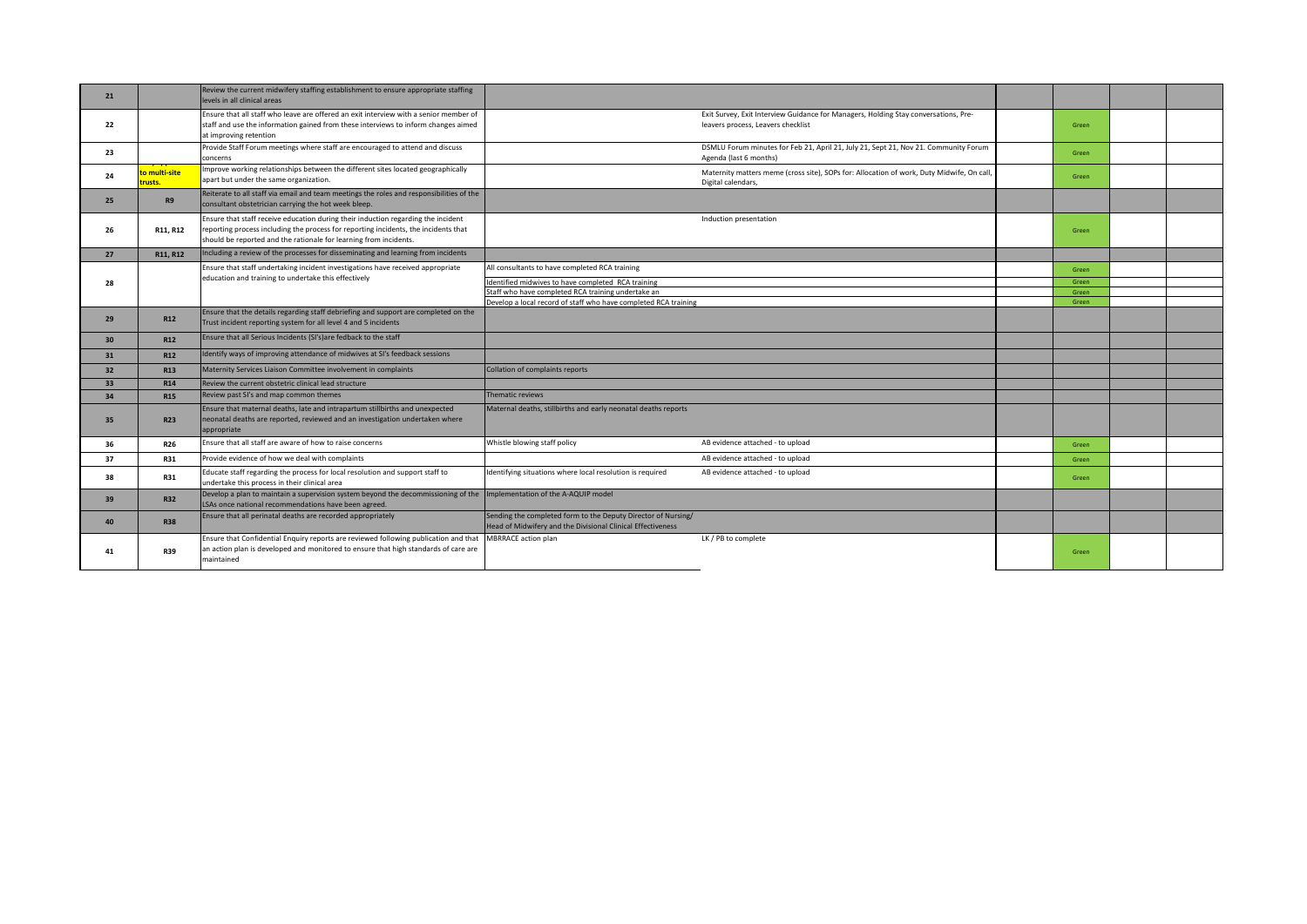#### **Recommendations from the published Kirkup report**

| $\mathbf{1}$   | The University Hospitals of Morecambe Bay NHS Foundation Trust should formally admit the extent and nature of the problems that have previously occurred, and should<br>apologise to those patients and relatives affected, not only for the avoidable damage caused but also for the length of time it has taken to bring them to light and the<br>previous failures to act. This should begin immediately with the response to this Report.                                                                                                                                                                                                                                                                                                                                                                                                                                                                                                                                                                                                                                                               |
|----------------|-------------------------------------------------------------------------------------------------------------------------------------------------------------------------------------------------------------------------------------------------------------------------------------------------------------------------------------------------------------------------------------------------------------------------------------------------------------------------------------------------------------------------------------------------------------------------------------------------------------------------------------------------------------------------------------------------------------------------------------------------------------------------------------------------------------------------------------------------------------------------------------------------------------------------------------------------------------------------------------------------------------------------------------------------------------------------------------------------------------|
| $\overline{2}$ | The University Hospitals of Morecambe Bay NHS Foundation Trust should review the skills, knowledge, competencies and professional duties of care of all obstetric,<br>paediatric, midwifery and neonatal nursing staff, and other staff caring for critically ill patients in anaesthetics and intensive and high dependency care, against all relevant<br>guidance from professional and regulatory bodies. This review will be completed by June 2015, and identify requirements for additional training, development and, where<br>necessary, a period of experience elsewhere if applicable                                                                                                                                                                                                                                                                                                                                                                                                                                                                                                             |
| 3              | The University Hospitals of Morecambe Bay NHS Foundation Trust should draw up plans to deliver the training and development of staff identified as a result of the review of<br>maternity, neonatal and other staff, and should identify opportunities to broaden staff experience in other units, including by secondment and by supernumerary practice.<br>These should be in place in time for June 2015.                                                                                                                                                                                                                                                                                                                                                                                                                                                                                                                                                                                                                                                                                                |
| 4              | Following completion of additional training or experience where necessary, the University Hospitals of Morecambe Bay NHS Foundation Trust should identify requirements<br>for continuing professional development of staff and link this explicitly with professional requirements including revalidation. This should be completed by September 2015.                                                                                                                                                                                                                                                                                                                                                                                                                                                                                                                                                                                                                                                                                                                                                      |
|                | The University Hospitals of Morecambe Bay NHS Foundation Trust should identify and develop measures that will promote effective multidisciplinary team-working, in                                                                                                                                                                                                                                                                                                                                                                                                                                                                                                                                                                                                                                                                                                                                                                                                                                                                                                                                          |
| 5              | particular between paediatricians, obstetricians, midwives and neonatal staff. These measures should include, but not be limited to, joint training sessions, clinical, policy and<br>management meetings and staff development activities. Attendance at designated events must be compulsory within terms of employment. These measures should be<br>identified by April 2015 and begun by June 2015.                                                                                                                                                                                                                                                                                                                                                                                                                                                                                                                                                                                                                                                                                                     |
| 6              | The University Hospitals of Morecambe Bay NHS Foundation Trust should draw up a protocol for risk assessment in maternity services, setting out clearly: who should be<br>offered the option of delivery at Furness General Hospital and who should not; who will carry out this assessment against which criteria; and how this will be discussed with<br>pregnant women and families. The protocol should involve all relevant staff groups, including midwives, paediatricians, obstetricians and those in the receiving units within<br>the region. The Trust should ensure that individual decisions on delivery are clearly recorded as part of the plan of care, including what risk factors may trigger escalation of<br>care, and that all Trust staff are aware that they should not vary decisions without a documented risk assessment. This should be completed by June 2015.                                                                                                                                                                                                                  |
| 7              | The University Hospitals of Morecambe Bay NHS Foundation Trust should audit the operation of maternity and paediatric services, to ensure that they follow risk assessment<br>protocols on place of delivery, transfers and management of care, and that effective multidisciplinary care operates without inflexible demarcations between professional<br>groups. This should be in place by September 2015.                                                                                                                                                                                                                                                                                                                                                                                                                                                                                                                                                                                                                                                                                               |
| 8              | The University Hospitals of Morecambe Bay NHS Foundation Trust should identify a recruitment and retention strategy aimed at achieving a balanced and sustainable<br>workforce with the requisite skills and experience. This should include, but not be limited to, seeking links with one or more other centre(s) to encourage development of<br>specialist and/or academic practice whilst offering opportunities in generalist practice in the Trust; in addition, opportunities for flexible working to maximise the advantages<br>of close proximity to South Lakeland should be sought. Development of the strategy should be completed by January 2016.                                                                                                                                                                                                                                                                                                                                                                                                                                             |
| 9              | The University Hospitals of Morecambe Bay NHS Foundation Trust should identify an approach to developing better joint working between its main hospital sites, including<br>the development and operation of common policies, systems and standards. Whilst we do not believe that the introduction of extensive split-site responsibilities for clinical<br>staff will do much other than lead to time wasted in travelling, we do consider that, as part of this approach, flexibility should be built into working responsibilities to provide<br>temporary solutions to short-term staffing problems. This approach should be begun by September 2015.                                                                                                                                                                                                                                                                                                                                                                                                                                                  |
| 10             | The University Hospitals of Morecambe Bay NHS Foundation Trust should seek to forge links with a partner Trust, so that both can benefit from opportunities for learning,<br>mentoring, secondment, staff development and sharing approaches to problems. This arrangement is promoted and sometimes facilitated by Monitor as 'buddying' and we<br>endorse the approach under these circumstances. This could involve the same centre identified as part of the recruitment and retention strategy. If a suitable partner is<br>forthcoming, this arrangement should be begun by September 2015.                                                                                                                                                                                                                                                                                                                                                                                                                                                                                                           |
| 11             | The University Hospitals of Morecambe Bay NHS Foundation Trust should identify and implement a programme to raise awareness of incident reporting, including<br>requirements, benefits and processes. The Trust should also review its policy of openness and honesty in line with the duty of candour of professional staff, and incorporate<br>into the programme compliance with the refreshed policy.                                                                                                                                                                                                                                                                                                                                                                                                                                                                                                                                                                                                                                                                                                   |
| 12             | The University Hospitals of Morecambe Bay NHS Foundation Trust should review the structures, processes and staff involved in investigating incidents, carrying out root<br>cause analyses, reporting results and disseminating learning from incidents, identifying any residual conflicts of interest and requirements for additional training. The Trust<br>should ensure that robust documentation is used, based on a recognised system, and that Board reports include details of how services have been improved in response. The<br>review should include the provision of appropriate arrangements for staff debriefing and support following a serious incident. This should be begun with maternity units by<br>April 2015 and rolled out across the Trust by April 2016.                                                                                                                                                                                                                                                                                                                         |
| 13             | The University Hospitals of Morecambe Bay NHS Foundation Trust should review the structures, processes and staff involved in responding to complaints, and introduce<br>measures to promote the use of complaints as a source of improvement and reduce defensive 'closed' responses to complainants. The Trust should increase public and<br>patient involvement in resolving complaints, in the case of maternity services through the Maternity Services Liaison Committee. This should be completed, and the<br>improvements demonstrated at an open Board meeting, by December 2015.                                                                                                                                                                                                                                                                                                                                                                                                                                                                                                                   |
| 14             | The University Hospitals of Morecambe Bay NHS Foundation Trust should review arrangements for clinical leadership in obstetrics, paediatrics and midwifery, to ensure that<br>the right people are in place with appropriate skills and support. The Trust has implemented change at executive level, but this needs to be carried through to the levels<br>below. All staff with defined responsibilities for clinical leadership should show evidence of attendance at appropriate training and development events. This review should<br>be commenced by April 2015.                                                                                                                                                                                                                                                                                                                                                                                                                                                                                                                                     |
| 15             | The University Hospitals of Morecambe Bay NHS Foundation Trust should continue to prioritise the work commenced in response to the review of governance systems<br>already carried out, including clinical governance, so that the Board has adequate assurance of the quality of care provided by the Trust's services. This work is already<br>underway with the facilitation of Monitor, and we would not seek to vary or add to it, which would serve only to detract from implementation. We do, however, recommend<br>that a full audit of implementation be undertaken before this is signed off as completed.                                                                                                                                                                                                                                                                                                                                                                                                                                                                                       |
| 16             | As part of the governance systems work, we consider that the University Hospitals of Morecambe Bay NHS Foundation Trust should ensure that middle managers, senior<br>managers and non-executives have the requisite clarity over roles and responsibilities in relation to quality, and it should provide appropriate guidance and where necessary<br>training. This should be completed by December 2015.                                                                                                                                                                                                                                                                                                                                                                                                                                                                                                                                                                                                                                                                                                 |
|                | The University Hospitals of Morecambe Bay NHS Foundation Trust should identify options, with a view to implementation as soon as practicable, to improve the physical<br>environment of the delivery suite at Furness General Hospital, including particularly access to operating theatres, an improved ability to observe and respond to all women in<br>labour and en suite facilities; arrangements for post-operative care of women also need to be reviewed. Plans should be in place by December 2015 and completed by<br>17 & 18 December 2017. 18. All of the previous recommendations should be implemented with the involvement of Clinical Commissioning Groups, and where necessary, the Care<br>Quality Commission and Monitor. In the particular circumstances surrounding the University Hospitals of Morecambe Bay NHS Foundation Trust, NHS England should<br>oversee the process, provide the necessary support, and ensure that all parties remain committed to the outcome, through an agreed plan with the Care Quality<br>Commission, Monitor and the Clinical Commissioning Groups. |
|                | <b>Recommendations for the wider NHS</b>                                                                                                                                                                                                                                                                                                                                                                                                                                                                                                                                                                                                                                                                                                                                                                                                                                                                                                                                                                                                                                                                    |
| 19             | In light of the evidence we have heard during the Investigation, we consider that the professional regulatory bodies should review the findings of this Report in detail with a<br>view to investigating further the conduct of registrants involved in the care of patients during the time period of this Investigation. Action: the General Medical Council, the<br>Nursing and Midwifery Council.                                                                                                                                                                                                                                                                                                                                                                                                                                                                                                                                                                                                                                                                                                       |
| 20             | There should be a national review of the provision of maternity care and paediatrics in challenging circumstances, including areas that are rural, difficult to recruit to, or<br>isolated. This should identify the requirements to sustain safe services under these conditions. In conjunction, a national protocol should be drawn up that defines the types<br>of unit required in different settings and the levels of care that it is appropriate to offer in them. Action: NHS England, the Care Quality Commission, the Royal College of<br>Obstetricians and Gynaecologists, the Royal College of Midwives, the Royal College of Paediatrics and Child Health, the National Institute for Health and Care Excellence.                                                                                                                                                                                                                                                                                                                                                                             |
| 21             | The challenge of providing healthcare in areas that are rural, difficult to recruit to or isolated is not restricted to maternity care and paediatrics. We recommend that NHS<br>England consider the wisdom of extending the review of requirements to sustain safe provision to other services. This is an area lacking in good-quality research yet it affects<br>many regions of England, Wales and Scotland. This should be seen as providing an opportunity to develop and promote a positive way of working in remote and rural<br>environments. Action: NHS England.                                                                                                                                                                                                                                                                                                                                                                                                                                                                                                                                |
| 22             | We believe that the educational opportunities afforded by smaller units, particularly in delivering a broad range of care with a high personal level of responsibility, have been<br>insufficiently recognised and exploited. We recommend that a review be carried out of the opportunities and challenges to assist such units in promoting services and the<br>benefits to larger units of linking with them. Action: Health Education England, the Royal College of Obstetricians and Gynaecologists, the Royal College of Paediatrics and<br>Child Health, the Royal College of Midwives.                                                                                                                                                                                                                                                                                                                                                                                                                                                                                                              |